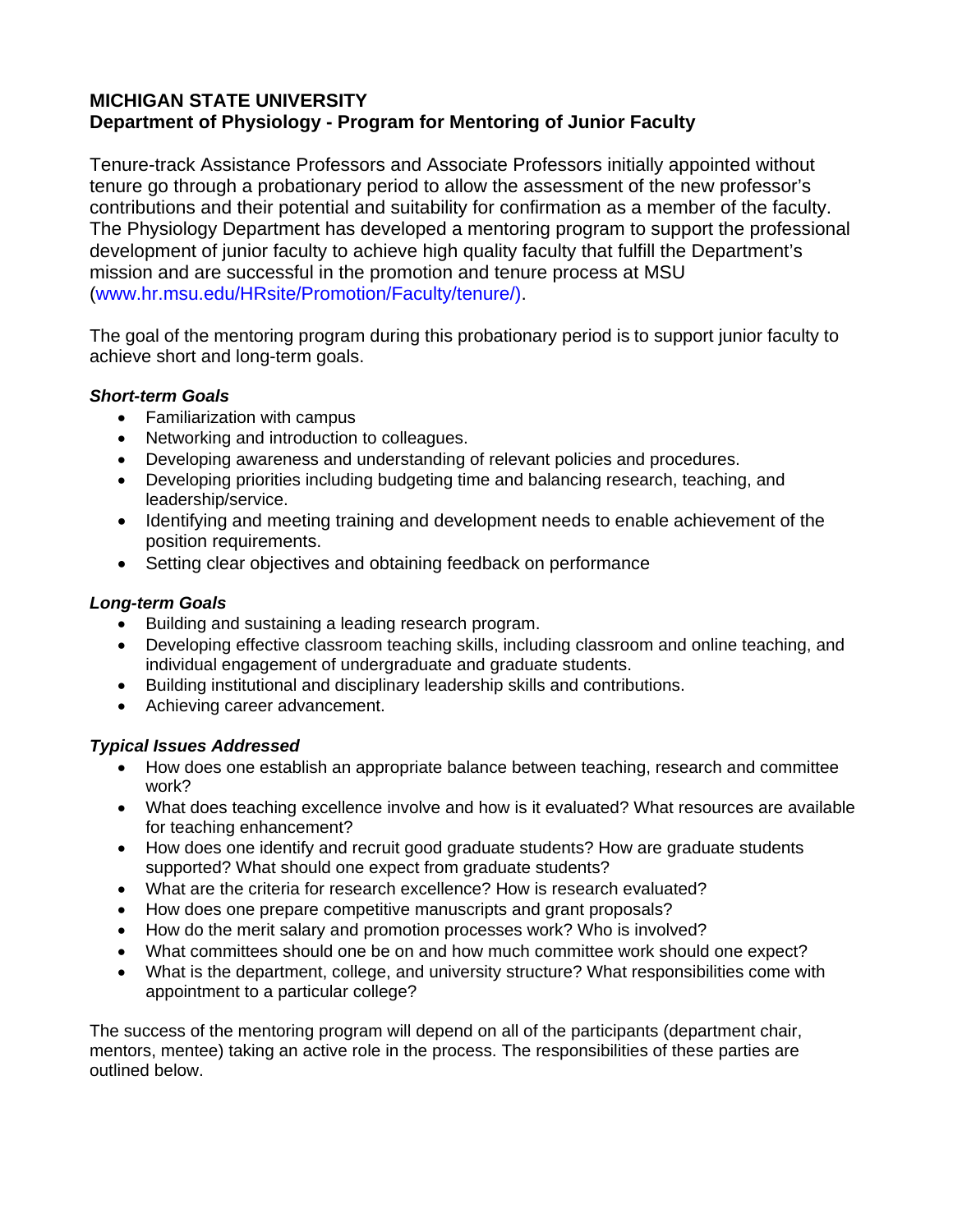## **RESPONSIBILITIES**

## *1. The Responsibilities of the Department Chair:*

*Selection of the mentoring committee:* The department chair, in consultation with the associate chair(s) and/or the Faculty Advisory Committee and the mentee will appoint 3 mentors for each junior faculty member. The criteria for the selection of mentors may include scientific discipline, research expertise, teaching expertise, and other factors. One of the mentors must be outside of the department but in the college of the junior faculty member. One of the mentors will serve as the Chair of the mentoring committee.

#### *Advising new faculty on matters pertaining to department/college/university policies and*

*procedures, including those for academic review and advancement*. A structured 'Probationary Plan', stating clear and specific objectives to be achieved during the probationary period and the plans to help the junior faculty achieve these objectives, will be agreed on by the Department Chair and the junior faculty member at the time of appointment. The Department Chair may forward a copy of this plan to the Dean of the College. It is the Department Chair's responsibility to assure that the mentors are undertaking their responsibilities effectively and have access to current information on the MSU academic personnel policies.

*Discussing the success of the mentoring program with the mentee:* During the annual review of the mentee faculty member, the Department Chair will discuss the number and nature of the interactions with the mentors, such as informal meetings, grant/manuscript reviews, and/or visits to classrooms. At this time or at other meetings with the Department Chair, the mentee can request to change a mentor.

#### **2. The Responsibilities of the Mentee**

*Initiating interactions with the mentors on a regular basis (at least once per semester)***:** The Mentee should keep his/her mentors informed of problems and concerns as they arise. The mentee should seek advice and assistance on all relevant issues including those outlined above.

The mentee may request changes in mentors; these requests may be made to the chair at the annual meeting, or at any other time during the year. The mentee can choose not to have a department mentor.

#### **3. The Responsibilities of the Mentors**

A good relationship with a supportive, active mentor has been shown to contribute significantly to a new faculty member's career development and satisfaction. The mentoring committee serves to support the mentee to achieve success in their career and at MSU.

## *3A. The Chair of the mentoring committee will be responsible for*

- *1) Scheduling meetings with the mentee on a regular basis (at least once per semester)*
- *2)* Providing mid-year feedback on the efficacy of the mentoring committee (for the first two years after the mentee is appointed)
- **3)** Preparing annual reports of mentoring activities to the Department Chair, including the number of mentor-mentee meetings, grants/manuscripts reviewed, etc…

*3B Mentors provide advice on aspects of teaching, research and committee work* and/or direct mentees to appropriate individuals for advice or assistance. Other ways to assist junior faculty include read/review manuscripts, grant proposals and grant reviews; observe classroom teaching and provide feedback; discuss annual review evaluations and student evaluations; and provide guidance on class